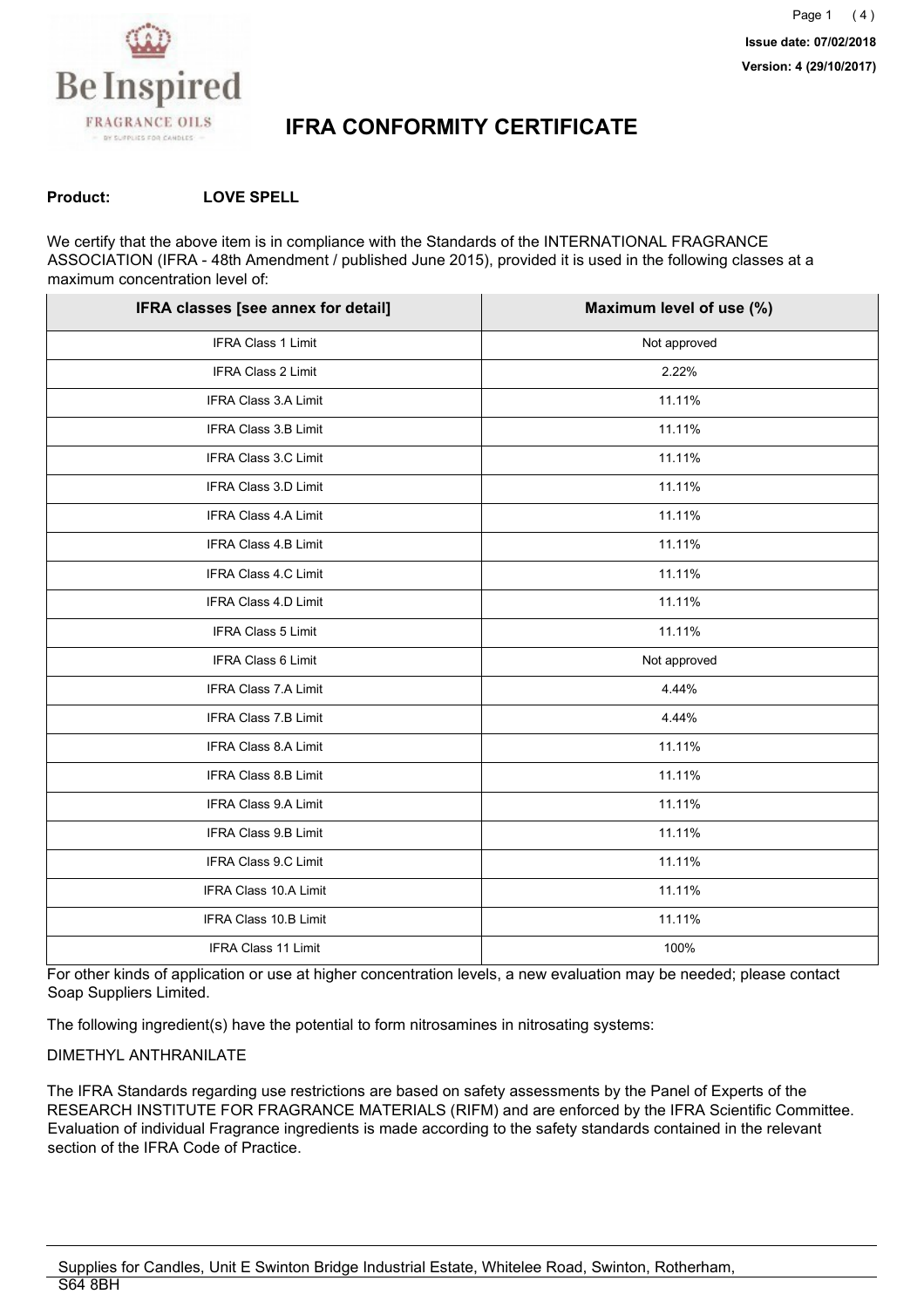

Please note that the IFRA limits detailed on page 1 of this document, also take into consideration the restrictions listed in the annexes of the Cosmetics Regulation 1223/2009/EC.

Soap Suppliers Limited confirm that only ingredients approved by the safety clearance procedure are present within this compound. It is the ultimate responsibility of our customer to ensure the safety of the final product (containing this fragrance) by further testing if need be.

**Regulatory Affairs Department**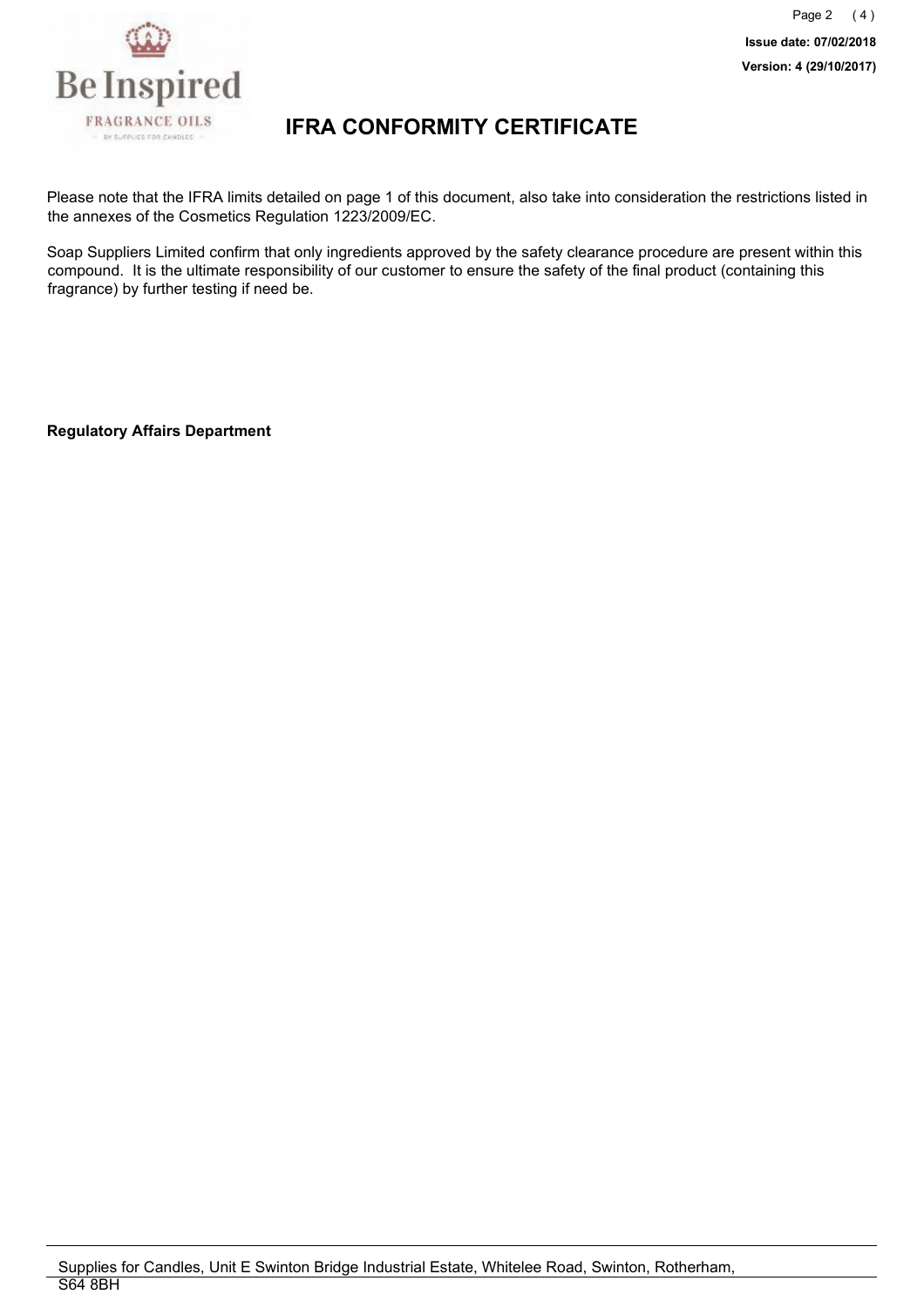

#### **ANNEX: Definition of IFRA Classes**

| <b>Finished product types</b>                                                                                                                                                                                                                                                                                                                                                                                                                                                                                                                                                                                | <b>IFRA class</b>            |
|--------------------------------------------------------------------------------------------------------------------------------------------------------------------------------------------------------------------------------------------------------------------------------------------------------------------------------------------------------------------------------------------------------------------------------------------------------------------------------------------------------------------------------------------------------------------------------------------------------------|------------------------------|
| Lip Products of all types (solid and liquid lipsticks, balms, clear or colored, etc.); Children's Toys                                                                                                                                                                                                                                                                                                                                                                                                                                                                                                       | <b>IFRA Class 1 Limit</b>    |
| Deodorant and Antiperspirant Products of all types including any product with intended or reasonably<br>foreseeable use on the axillae or labelled as such (spray, stick, roll-on, under-arm, deo-cologne and body<br>spray, etc.); Nose pore strips; Fragranced Bracelets                                                                                                                                                                                                                                                                                                                                   | IFRA Class 2 Limit           |
| Hydroalcoholic Products Applied To Recently Shaved Skin (includes After Shave) (Edt range)                                                                                                                                                                                                                                                                                                                                                                                                                                                                                                                   | <b>IFRA Class 3.A Limit</b>  |
| Hydroalcoholic Products Applied To Recently Shaved Skin (includes After Shave) (Fine fragrance range)                                                                                                                                                                                                                                                                                                                                                                                                                                                                                                        | <b>IFRA Class 3.B Limit</b>  |
| Eye Products of all types (eye shadow, mascara, eyeliner, eye make-up, etc.) including eye care; Men's<br>Facial Creams and Balms; Baby Creams, Lotions, Oils; Body Paint for Children                                                                                                                                                                                                                                                                                                                                                                                                                       | IFRA Class 3.C Limit         |
| Tampons                                                                                                                                                                                                                                                                                                                                                                                                                                                                                                                                                                                                      | <b>IFRA Class 3.D Limit</b>  |
| Hydroalcoholic Products applied to unshaved skin (includes aqueous based, alcoholic based and<br>hydroalcoholic) like Cologne, eau de cologne, Eau de Parfum or Parfum (Edt range); Ingredients of Perfume<br>Kits; Scent Pads, Foil packs; Scent Strips for hydroalcoholic products                                                                                                                                                                                                                                                                                                                         | <b>IFRA Class 4 A Limit</b>  |
| Hydroalcoholic Products applied to unshaved skin (includes aqueous based, alcoholic based and<br>hydroalcoholic) like Cologne, eau de cologne, Eau de Parfum or Parfum (Fine fragrance range)                                                                                                                                                                                                                                                                                                                                                                                                                | <b>IFRA Class 4.B Limit</b>  |
| Hair Styling Aids Sprays of all types (pumps, aerosol sprays, etc.); Body Creams, Oils, Lotions of all types<br>(except baby creams, lotions and oils); Body sprays (including Body Mist) with no intended or reasonably<br>foreseeable use on the axillae; Fragrance Compounds for Cosmetic Kits; Foot Care Products; Hair<br>deodorant; Body Paint (except those for children)                                                                                                                                                                                                                             | <b>IFRA Class 4.C Limit</b>  |
| Fragrancing Cream; Solid perfumes                                                                                                                                                                                                                                                                                                                                                                                                                                                                                                                                                                            | <b>IFRA Class 4.D Limit</b>  |
| Women's Facial Creams/Facial Make-up; Hand Cream; Hand sanitizers; Facial Masks; Baby Powder and<br>Talc; Hair Permanent and other hair chemical treatments (e.g. relaxers) but not hair dyes; Wipes or<br>Refreshing Tissues for Face, Neck, Hands, Body; Dry Shampoo or Waterless Shampoo                                                                                                                                                                                                                                                                                                                  | <b>IFRA Class 5 Limit</b>    |
| Mouthwash, including Breath Sprays; Toothpaste                                                                                                                                                                                                                                                                                                                                                                                                                                                                                                                                                               | <b>IFRA Class 6 Limit</b>    |
| Intimate Wipes; Baby Wipes                                                                                                                                                                                                                                                                                                                                                                                                                                                                                                                                                                                   | <b>IFRA Class 7.A Limit</b>  |
| Insect Repellent (intended to be applied to the skin)                                                                                                                                                                                                                                                                                                                                                                                                                                                                                                                                                        | <b>IFRA Class 7.B Limit</b>  |
| Make-up Removers of all types (not including face cleansers); Hair Styling Aids Non-Spray of all types<br>(mousse, gels, leave-in conditioners, etc.); Nail Care; Powders and talcs, all types (except baby powders<br>and talcs)                                                                                                                                                                                                                                                                                                                                                                            | IFRA Class 8.A Limit         |
| Hair Dyes                                                                                                                                                                                                                                                                                                                                                                                                                                                                                                                                                                                                    | <b>IFRA Class 8.B Limit</b>  |
| Conditioner (Rinse-Off); Liquid Soap; Shampoos of all types (including baby shampoos); Face Cleansers of<br>all types (washes, gels, scrubs, etc.); Shaving Creams of all types (stick, gels, foams, etc.); All Depilatories<br>(including waxes for mechanical hair removal); Body Washes of all types (including baby washes) and<br>Shower Gels of all types; Bar Soap (Toilet Soap); Bath Gels, Foams, Mousses, Salts, Oils and Other<br>Products added to bathwater                                                                                                                                     | <b>IFRA Class 9.A Limit</b>  |
| Feminine hygiene - pads, liners; Toilet paper; Wheat bags                                                                                                                                                                                                                                                                                                                                                                                                                                                                                                                                                    | IFRA Class 9.B Limit         |
| Facial tissues; Napkins; Paper towels; Other Aerosols (including air freshener sprays and air freshener<br>pump sprays, but not including deodorants/antiperspirants, hair styling aids sprays); Fragranced Face<br>Masks (not intended to be used as medical device)                                                                                                                                                                                                                                                                                                                                        | IFRA Class 9.C Limit         |
| Handwash Laundry Detergents of all types including concentrates; Fabric Softeners of all types including<br>fabric softener sheets; Household Cleaning Products, Other Types (fabric cleaners, soft surface cleaners,<br>carpet cleaners, etc.); Machine Wash Laundry Detergents (liquids, powders, tablets, etc.) including laundry<br>bleach and concentrates; Hand Dishwashing Detergent including concentrates; Hard Surface Cleaners of all<br>types (bathroom and kitchen cleansers, furniture polish, etc.); Shampoos for pets; Dry cleaning kits;<br>Scented gloves, socks, tights with moisturizers | <b>IFRA Class 10.A Limit</b> |
| Diapers; Toilet seat wipes                                                                                                                                                                                                                                                                                                                                                                                                                                                                                                                                                                                   | <b>IFRA Class 10.B Limit</b> |